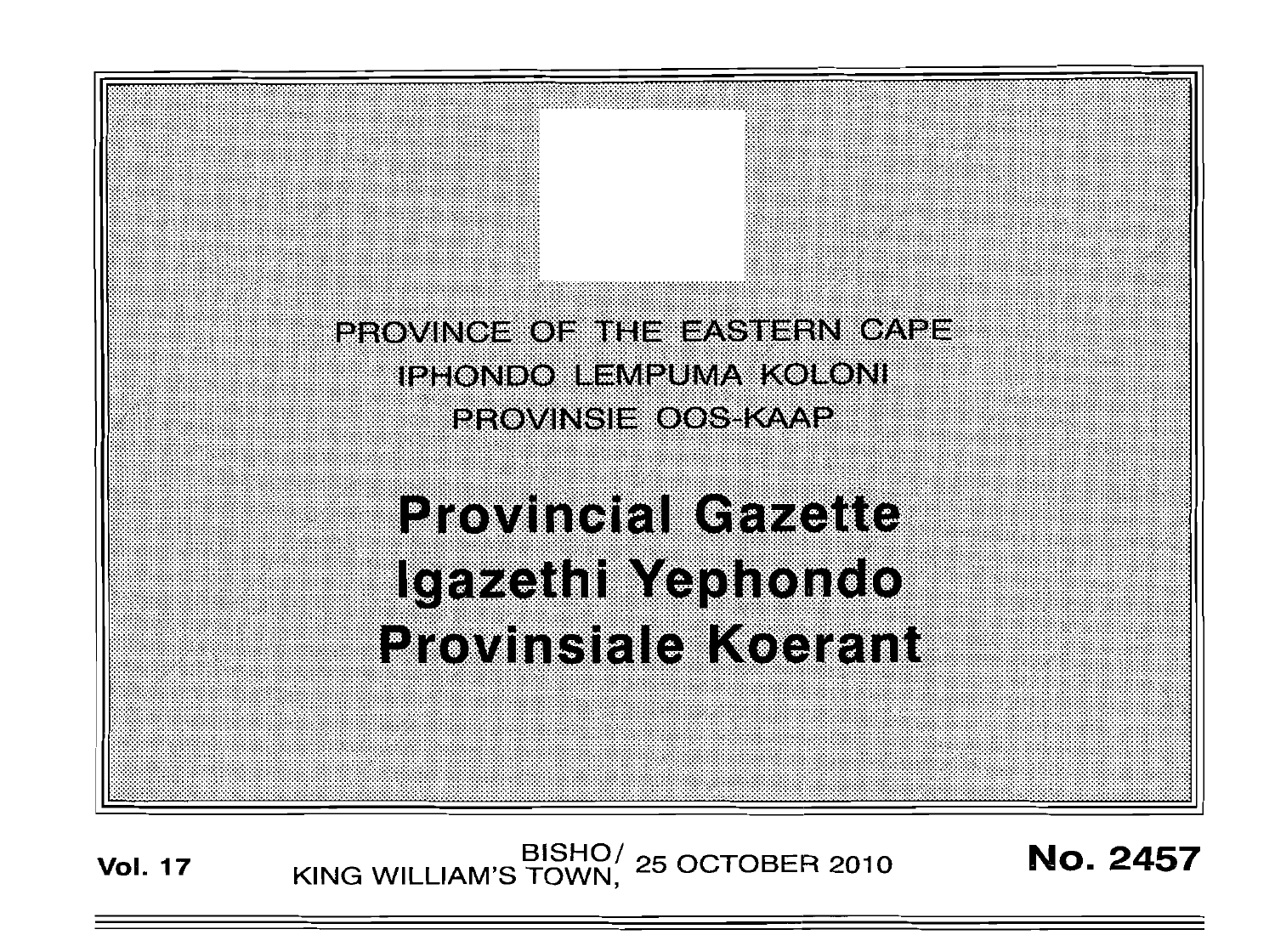## **IMPORTANT NOTICE**

**The Government Printing Works will not be held responsible for faxed documents not received due to errors on the fax machine or faxes received which are unclear or incomplete. Please be advised that an "OK" slip, received from a fax machine, will not be accepted as proof that documents were received by the GPW for printing. If documents are faxed to the GPW it will be the sender's responsibility to phone and confirm that the documents were received in good order.** 

**Furthermore the Government Printing Works will also not be held responsible for cancellations and amendments which have not been done on original documents received from clients.** 

|     | <b>CONTENTS • INHOUD</b>                                                                                            |             |                |
|-----|---------------------------------------------------------------------------------------------------------------------|-------------|----------------|
| No. |                                                                                                                     | Page<br>No. | Gazette<br>No. |
|     | <b>GENERAL NOTICE</b>                                                                                               |             |                |
| 334 | Land Use Regulation Act (15/1987): Buffalo City Municipality: Application for approval of zoning scheme regulations | з           | 2457           |
|     | <b>LOCAL AUTHORITY NOTICE</b>                                                                                       |             |                |
| 121 | Municipal Ordinance (20/1974): Nelson Mandela Bay Municipality: Closure: University Way adjoining Erven 1607,       |             | 2457           |
|     | Munisipale Ordonnansie (20/1974): Nelson Mandelabaai Munisipaliteit: Sluiting: Universiteitsweg langs Erwe 1607,    | 3           | 2457           |